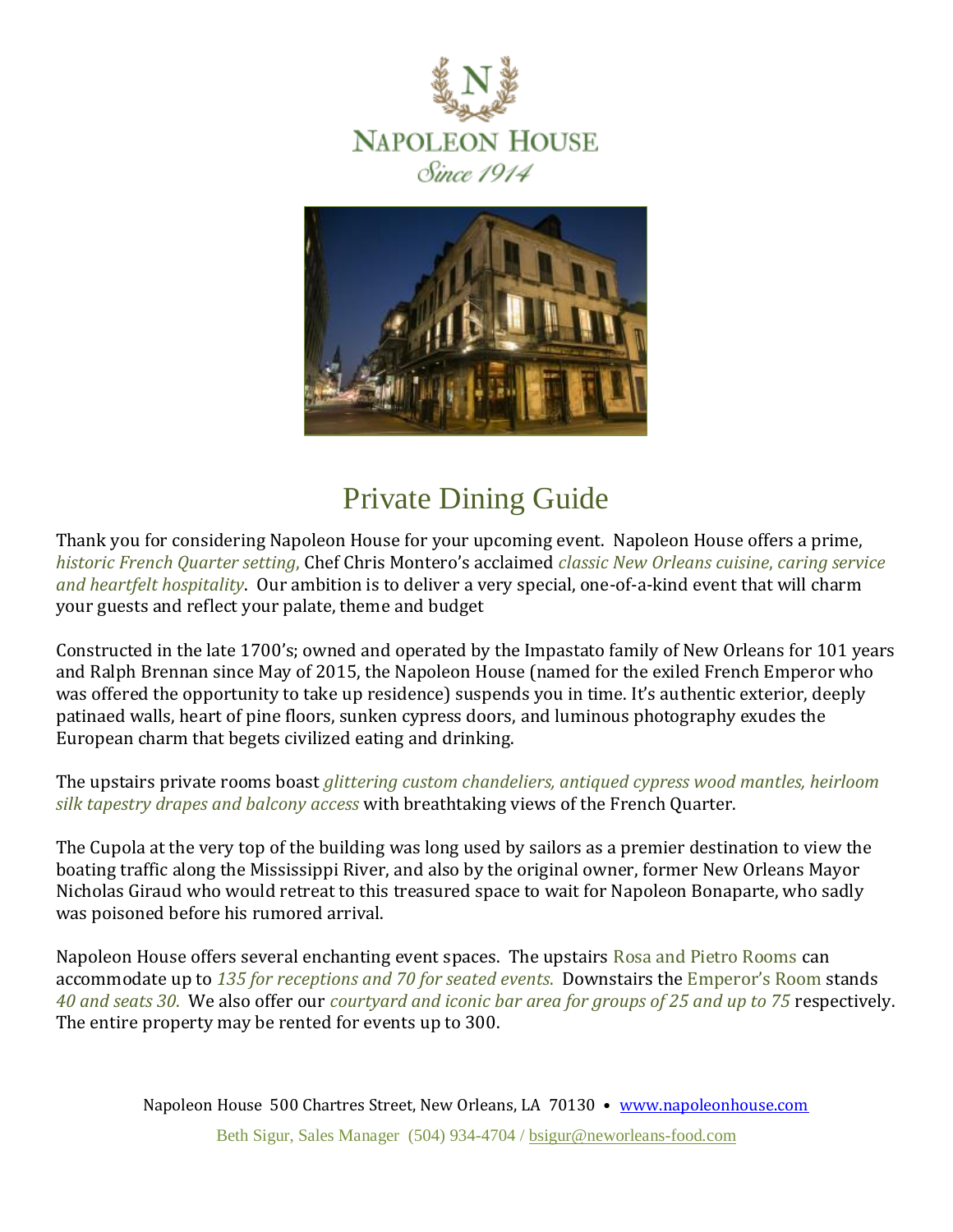

## Experience the ambience of Old New Orleans and tour our elegant second floor reception rooms in person!

The Napoleon House offers one of the most unique and elegant settings anywhere for parties and receptions. The property is rated among the *highest historically significant locations in New Orleans*, and is on the National Register of historic buildings. The suite of rooms *(L'Apartment de l'Empereur)* on the 2nd floor would have been Napoleon's apartment had he made it to the new world. Comprised of 2300 square feet, the rooms can accommodate *seated dinners, cocktail parties, receptions, and weddings*.









**Courtyard** *– 70 Reception Style* **Emperor Room** *– 45 seated / 40 reception style*



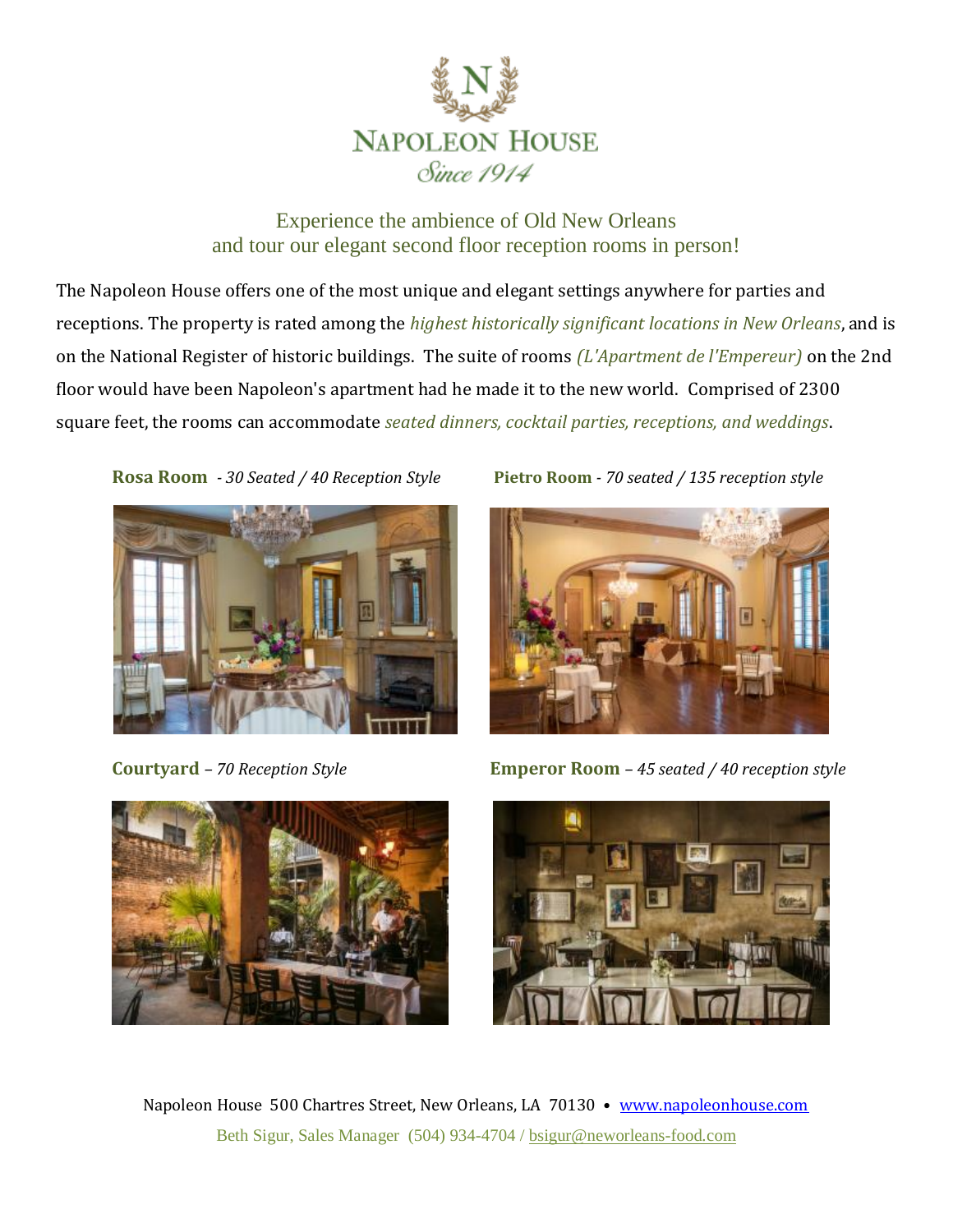

# **Dinner Menu**

*Please add 10.9995% sales tax and selected gratuity Entrée pricing is based upon a 3 course meal with choice of soup or salad and dessert. Soft drinks, fresh brewed iced tea and coffee are included for each guest for groups of 20 or larger*

## **Soup or Salad**

*Select one for group*

#### **Creole Tomato and Basil Bisque (Seasonal) • Napoleon House Seafood Gumbo**

**Lemon Parmesan Salad** Romaine lettuce, marinated grape tomatoes, croutons, lemon Parmesan dressing, shaved Parmigiano-Reggiano

**Baby Greens** chevre cheese, crushed nicoise olives, walnut oil and sherry vinaigrette

## **Entrées**

*Select up to two options*

**Chicken Breast** with Marengo sauce over roasted lemon rice \$32

**Pork Tenderloin** roasted potatoes with an applejack brandy velouté \$39

**Gulf Shrimp & Grits** New Orleans style BBQ shrimp with creamy mascarpone grits \$41

**Grilled Gulf Fish** Covey Rise vegetables, confit grape tomatoes \$42

**Grilled Filet Mignon** roasted fingerling potatoes, wilted greens, sauce béarnaise \$49

### **DUAL ENTRÉE OPTION**

**Grilled Filet Mignon and Louisiana Blue Crab Cake** \$60

Served with wilted greens and fingerling potatoes, sauce béarnaise \* vegetarian entrée available upon request \*

## **Desserts**

*Please select one item for the group*

**Napoleon House Bread Pudding** Topped with Chocolate, Rum Sauce

#### **Ponchatoula Strawberry Shortcake**

Napoleon House 500 Chartres Street, New Orleans, LA 70130 • [www.napoleonhouse.com](http://www.napoleonhouse.com/)

Beth Sigur, Sales Manager (504) 934-4704 [/ bsigur@neworleans-food.com](mailto:bsigur@neworleans-food.com)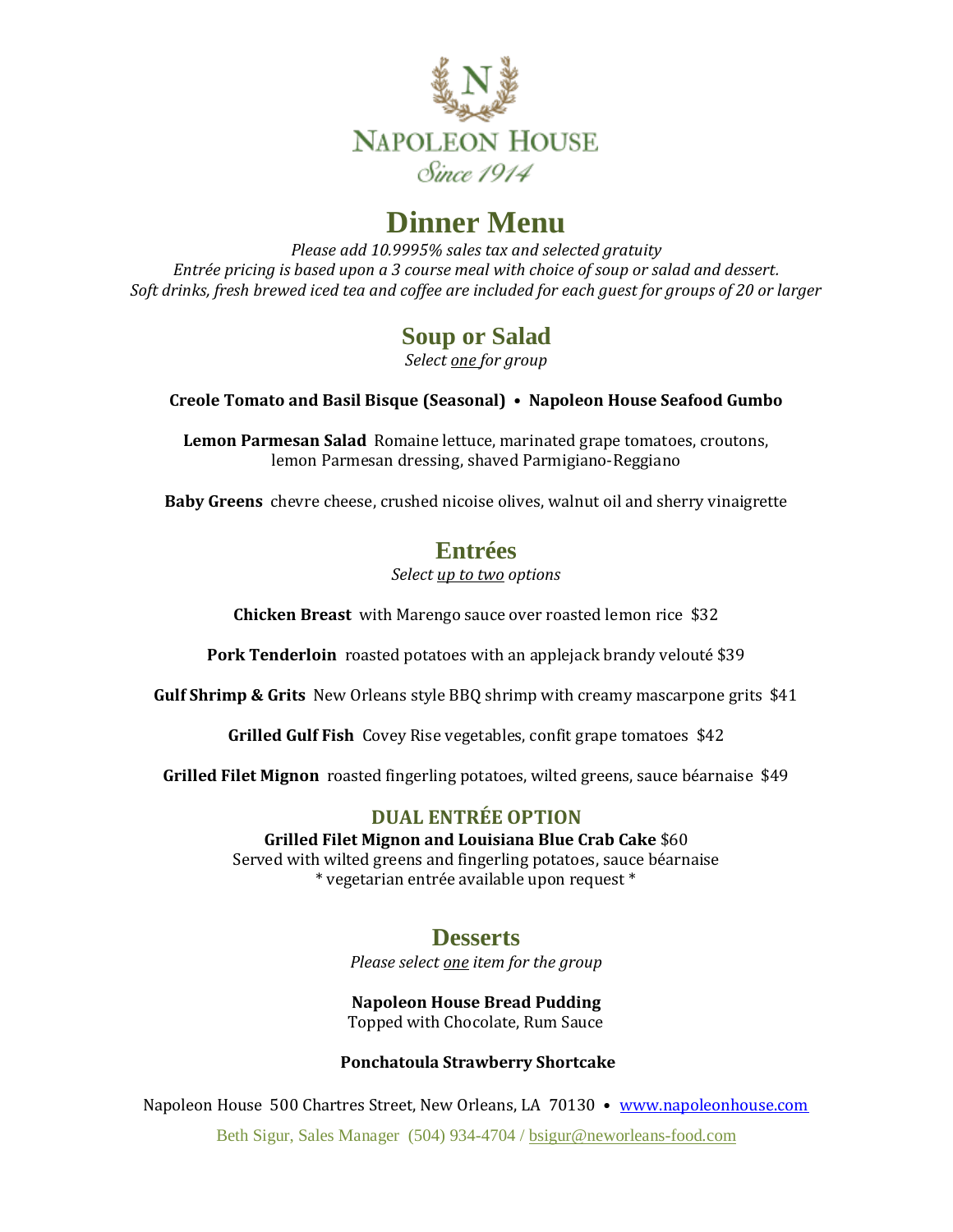

## **Reception Menu**

*Reception menus include service for up to three hours, unless alternate arrangements are made in advance 10.9995% sales tax, plus gratuity* 

> Passed Hors d'Oeuvres *Prices are based on 2 pieces per person*

> > **Mini Muffulettas** \$5

**\*Alligator Sausage** with pepper jelly \$3

**Seared Beef on Crostini** with tomato onion jam \$4

**\*Marinated Chicken** tenderloin with crushed olives in oil \$3

**Fried Oysters** with Creole mustard cocktail sauce \$5

**Crab Cakes** with Remoulade Sauce \$5

**Shrimp Beignets** with Steen Syrup glaze \$4

**\*Shrimp Brochet** wrapped in bacon with horseradish sauce \$4

**Fried Shrimp** with Crystal honey sauce \$4

**\*Tuna Crudo** with cucumber Pimm's marinade \$5

#### **Vegetarian Options**

**Mini Bruschetta** with mozzarella cheese tomato and basil oil on challah bread \$3

**Crispy Tart with Goat Cheese** artichoke and spinach \$4

**Brie Cheese** with cinnamon apples honey glaze in puff pastry \$4

#### **Wild Mushroom Tartlet** \$4

**Gourmet Fries** with truffle oil & Parmesan Cheese \$4

\*Denotes: *Gluten Free Appetizer Options*

Napoleon House 500 Chartres Street, New Orleans, LA 70130 • [www.napoleonhouse.com](http://www.napoleonhouse.com/) Beth Sigur, Sales Manager (504) 934-4704 [/ bsigur@neworleans-food.com](mailto:bsigur@neworleans-food.com)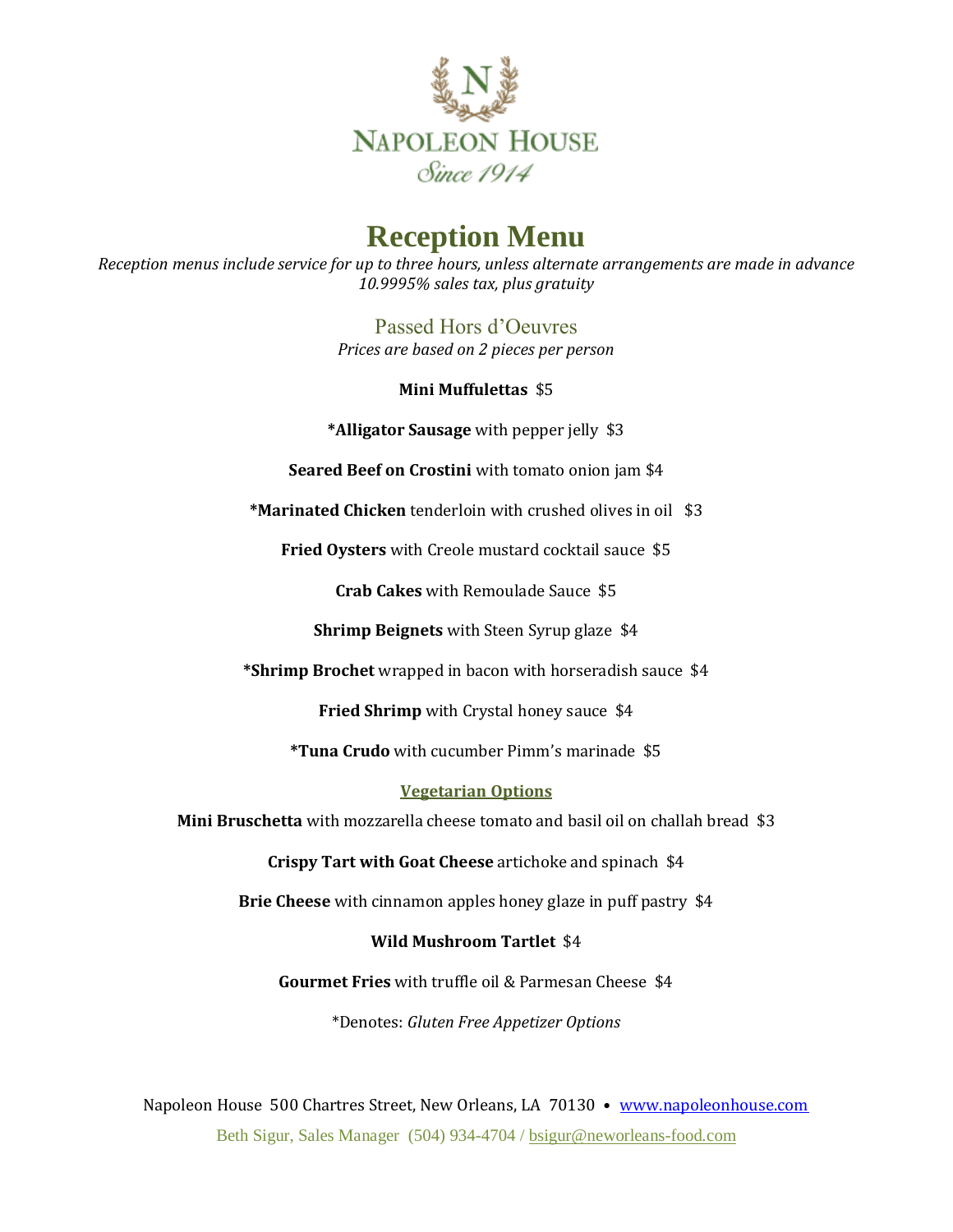

*Served with petite rolls, assorted mustards and mayonnaise; Carving Stations require culinary attendant at \$125*

**Tenderloin of Beef** Accompanied by horseradish sauce  $$350$  each  $\sim$  serves approximately 25 guests

**Roasted Breast of Turkey** \$160 each ~ serves approximately 40 guests

**Prime Rib**  $$525$  each  $\sim$  serves approximately 50 guests

**Roasted Pork Loin** \$135 each ~ serves approximately 30 guests

## Display Stations

**Cheese and Fruit display** - Imported & domestic cheeses, fresh fruit crackers, French bread \$6 per person

**Crudités Display** - Seasonal fresh vegetables, ranch dipping sauce, pickled vegetables \$3 per person

**Charcuterie Display** - Locally sourced sausages, cured meats, hog's head cheese, cornichons, Creole mustard and French bread (includes Andouille, green onion, salami and hog's head cheese) \$6 per person

**Baked Brie** - Served with toasted pecans and drizzled with clover and honey \$50 [ 8" round: Serves 18-20 ]

**Antipasti Station** – Chef-inspired seasonal items to include marinated artichokes, roasted garlic, cured olives, pesto, shaved provolone cheese, seasonal grilled vegetables and cured meats \$6 per person

**Boiled Gulf Shrimp** - Served with caper and lemon cocktail sauce \$25 per pound

**Marinated Blue Crab Claws** - with Dijon mayonnaise \$30 per pound

**Smoked Salmon Display** - \$8 per person

**Lemon Parmesan Salad -** hearts of romaine, marinated grape tomatoes, croutons, lemon Parmesan dressing, shaved Parmigiano-Reggiano \$5 per person

**Napoleon House Red Beans & Rice** \$6 per person

**New Orleans BBQ Shrimp & Mascarpone Grits** \$9 per person

**Catfish** - fried petite fried catfish with a pecan butter sauce \$6 per person

**Jambalaya** - Andouille sausage, roasted chicken \$6 per person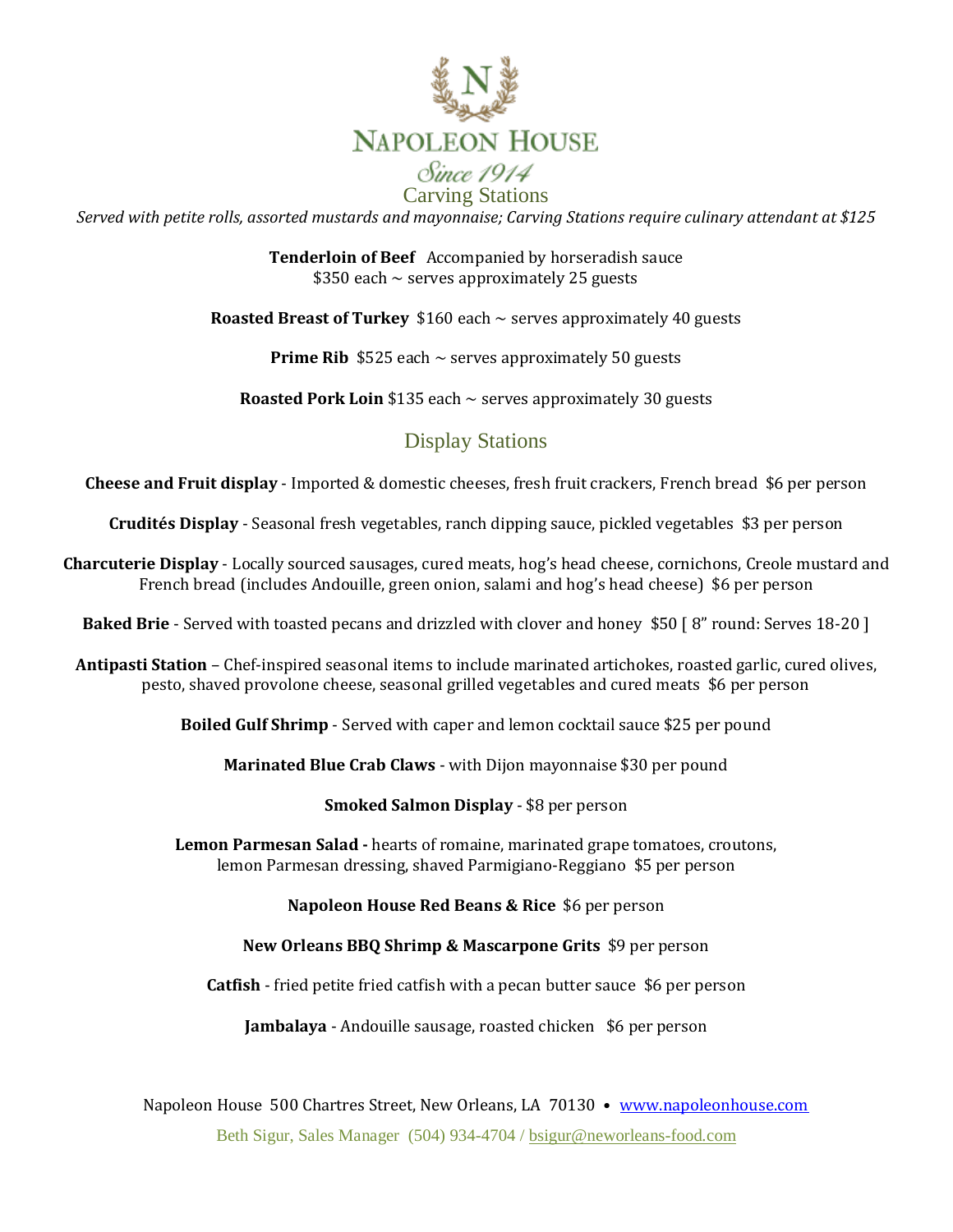

**Smoked Pork Medallions** - herb brined pork tenderloin, roasted new potatoes, sherry gastrique \$7 per person

**Roasted Chicken Breast** - roasted over mushroom rice in a tomato-olive sauce \$6 per person

**Seared Gulf Fish** - over lemon-zested rice with a caper and butter sauce \$7 per person

#### **Seafood Gumbo** \$6 per person

## Pasta Displays

**Pasta Al Norma** virgin olive oil, fresh basil, roasted vegetables, Parmesan cheese [Served Cold ] \$6 per person / Add Prosciutto \$8

**Shrimp & Tasso Pasta** - Gulf shrimp, locally sourced tasso ham, pesto sauce and mozzarella cheese \$7 per person

**Chicken & Andouille Sausage Penne Pasta** - roasted chicken, Andouille sausage, Creole seasoned red sauce \$7 per person

> Artisan Sandwiches [ \$2.50 per mini sandwich ]

#### **Mini Muffelattas**

**Chicken Salad** with dill petite croissants **Roast Pork** with garlic aioli on brioche bun **Garden Vegetable** with cream cheese on marble rye bread **Fresh Mozzarella & Tomato** with Spread **Mini Turkey Club** served on marble rye

## Dessert Station

**Assorted Mini Pastries** – turtle brownies, mini tartlets and mini cheesecakes \$4.50 per person **Bread Pudding** chocolate, rum sauce \$200 per pan **Cakes and Cookies** [ pricing available upon request ]

\*\*\* Menu items and pricing are subject to change\*\*\*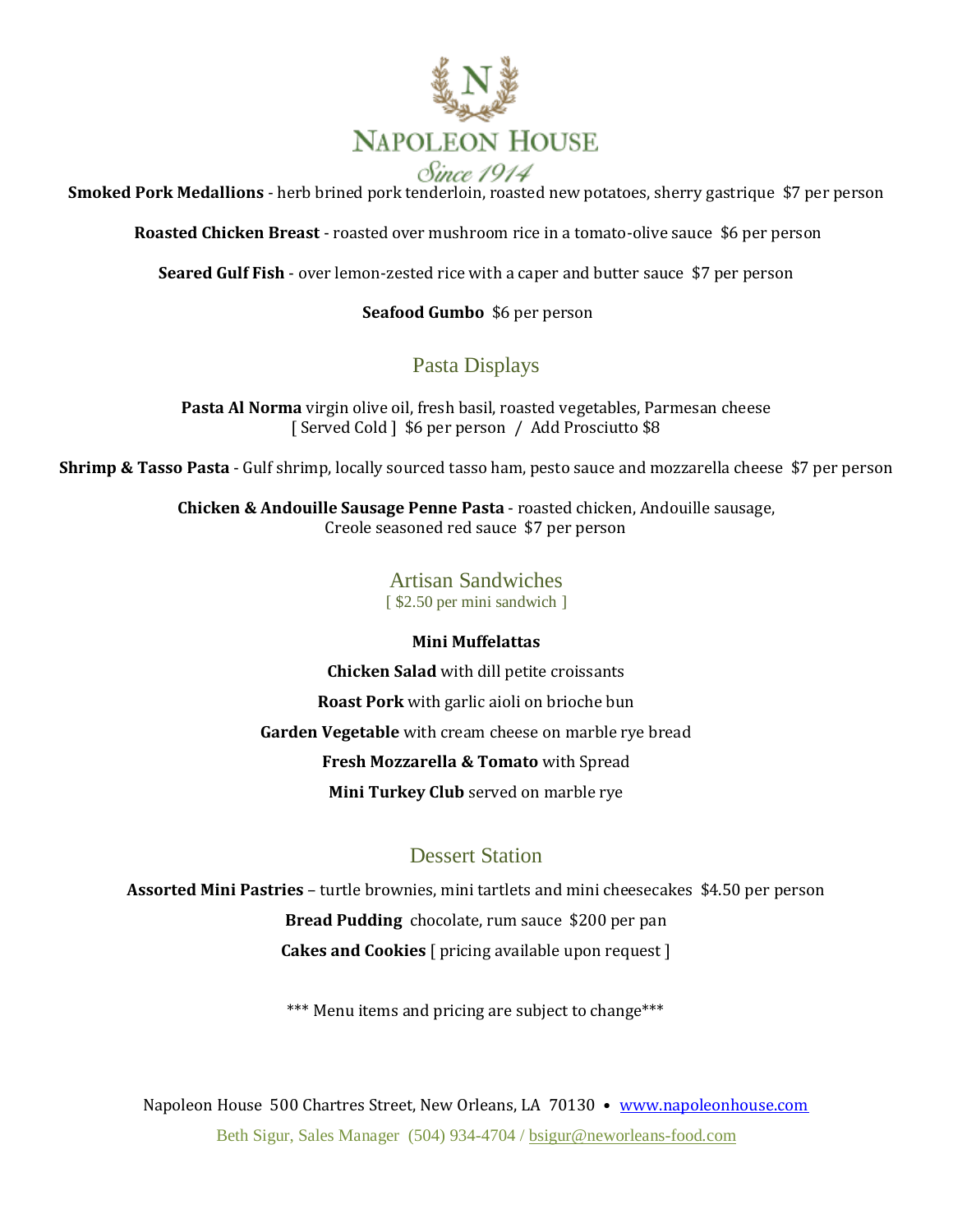

Brand/Price Levels

| <b>LIQUOR TYPE</b>      | <b>HOUSE BRANDS</b> | <b>CALL BRAND</b>    | <b>PREMIUM</b>            |
|-------------------------|---------------------|----------------------|---------------------------|
| Gin                     | New Amsterdam       | Bombay               | <b>Bombay Sapphire</b>    |
| Rum                     | Flor De Cana 4 year | <b>Bacardi</b>       | Bacardi 8 yr Gran Riserva |
| <b>Vodka</b>            | Svedka              | Tito's               | Ketel One                 |
| <b>Bourbon</b>          | Benchmark           | <b>Buffalo Trace</b> | Maker's Mark              |
| <b>Scotch</b>           | <b>Cutty Sark</b>   | Dewar's              | Glenfiddish 12 year       |
| <b>Tequila</b>          | Sauza Blue Reposado | Milagro              | Don Julio                 |
| <b>Canadian Whiskey</b> |                     | Seagram's VO         | Crown Royal               |
| Wine & Beer             | House wine & beer   | House wine & beer    | Premium wine & beer       |
|                         |                     |                      |                           |

## **Brunch Bar Option**

Features: Bloody Marys, Mimosas, Brandy Milk Punch, Pimm's Cup \$7.00 per drink (\$8.00 per drink as a cash bar) house wines, billed per bottle opened

## **House Beer & Wine**

Canyon Road Chardonnay & Merlot, Montmarte French Sparkling Domestic Beers to include Bud, Bud Light, Miller Lt & Soft Drinks

## **Premium Beer & Wine**

Kenwood Chardonnay, Cabernet & Pinot Noir, La Marca Prosecco Beers - Abita Amber, LA 31 Biere Pale, Nola Blonde and Stella Artois

## Billing Options

**'Open Bar' ~** Host selected brand/price level, per-guest pricing for the selected duration.

#### **'Open Bar' pricing per guest**

|                                | 1 hour  | 2 hour  | 3 hour  |
|--------------------------------|---------|---------|---------|
| House Wine \& Beer             | \$13.00 | \$17.00 | \$23.00 |
| <b>Premium Wine &amp; Beer</b> | \$17.50 | \$22.50 | \$27.50 |
| <b>House Brands</b>            | \$14.00 | \$21.00 | \$27.00 |
| <b>Call Brands/Brunch Bar</b>  | \$17.00 | \$24.00 | \$31.00 |
| <b>Premium Brands</b>          | \$20.00 | \$27.00 | \$35.00 |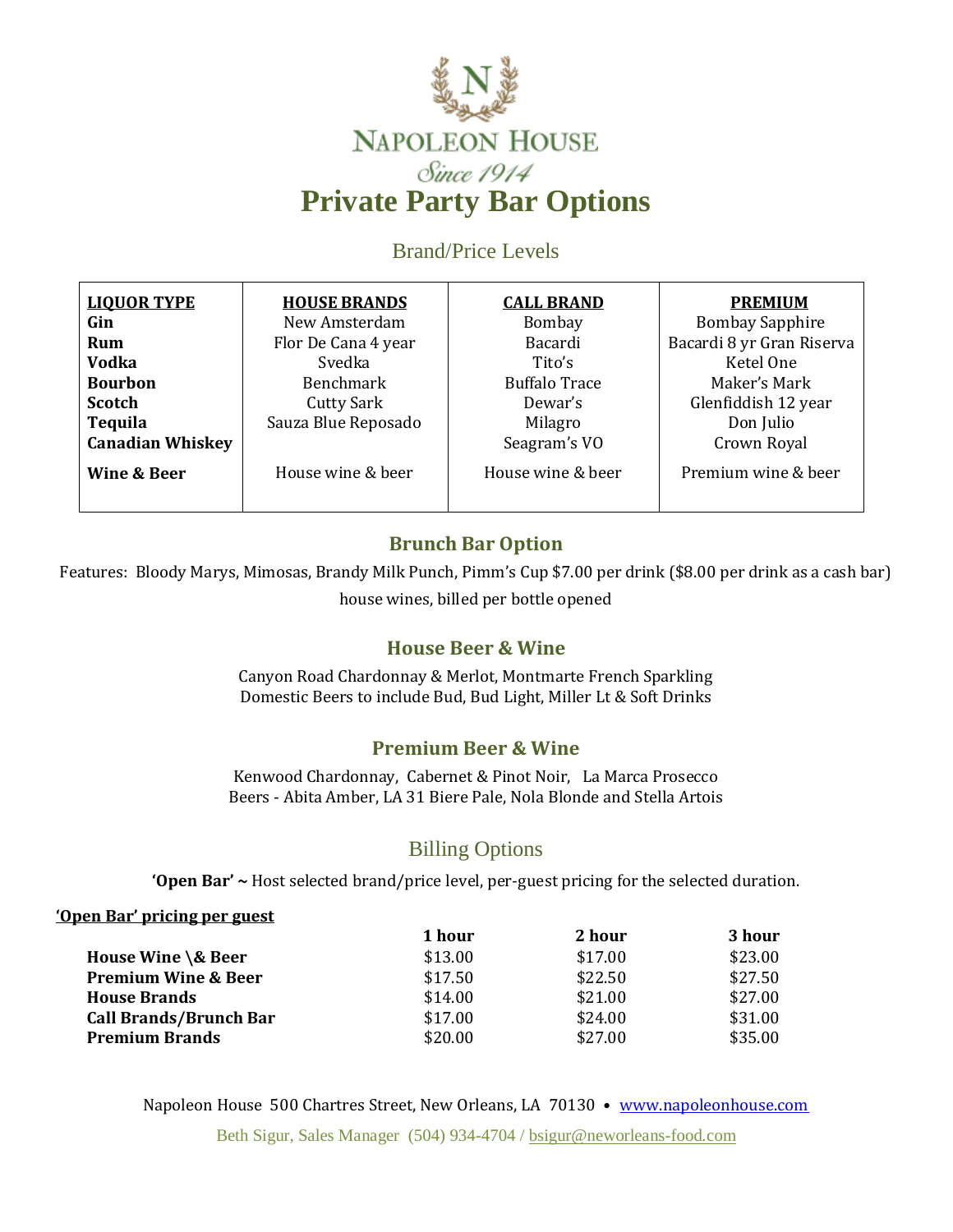

If you would like to upgrade your 'OPEN BAR' to premium wine options *Additional \$7 per person – Wente Chardonnay & L. Martini Sonoma Cabernet Additional \$12 per person – Sonoma Cutrer Chardonnay, Meiomi Pinot Noir & Waterbrook Reservce, Cabernet*

The price list is a guideline and is subject to change. Specific requirements may be tailored to suit your individual needs. Additional wines and liquors are available upon request at an additional cost and require advanced notice. Please be aware that certain brands of house wines, liquors or their respective vintages are subject to change.

Corkage \$20 plus tax and gratuity

### Private Party Wine Options

#### *Bubbles*

Montmarte, French Sparkling \$30 JCB #21, Brut, Cremant de Bourgogne, France \$38 Argyle, Brut, Willamette Valley, Oregon \$52 Moet Imperial, Brut Champagne, \$70

#### *Whites*

Kenwood, Chardonnay \$35 Nobilo, New Zealand, Sauvignon Blanc \$35 Alois Lagader, Pinot Grigio \$40 Chateau Gassier, Esprit, Rose, France \$42 Wente, Chardonnay \$45 Henri Bourgeois, Sancerre, Sauvignon Blanc \$48 Joseph Drouhin, Macon Villages, Chardonnay \$50 Duckhorn, Napa, Sauvignon Blanc \$55 Newton, Napa, Chardonnay \$55 Jordan, Russian River, Chardonnay \$65